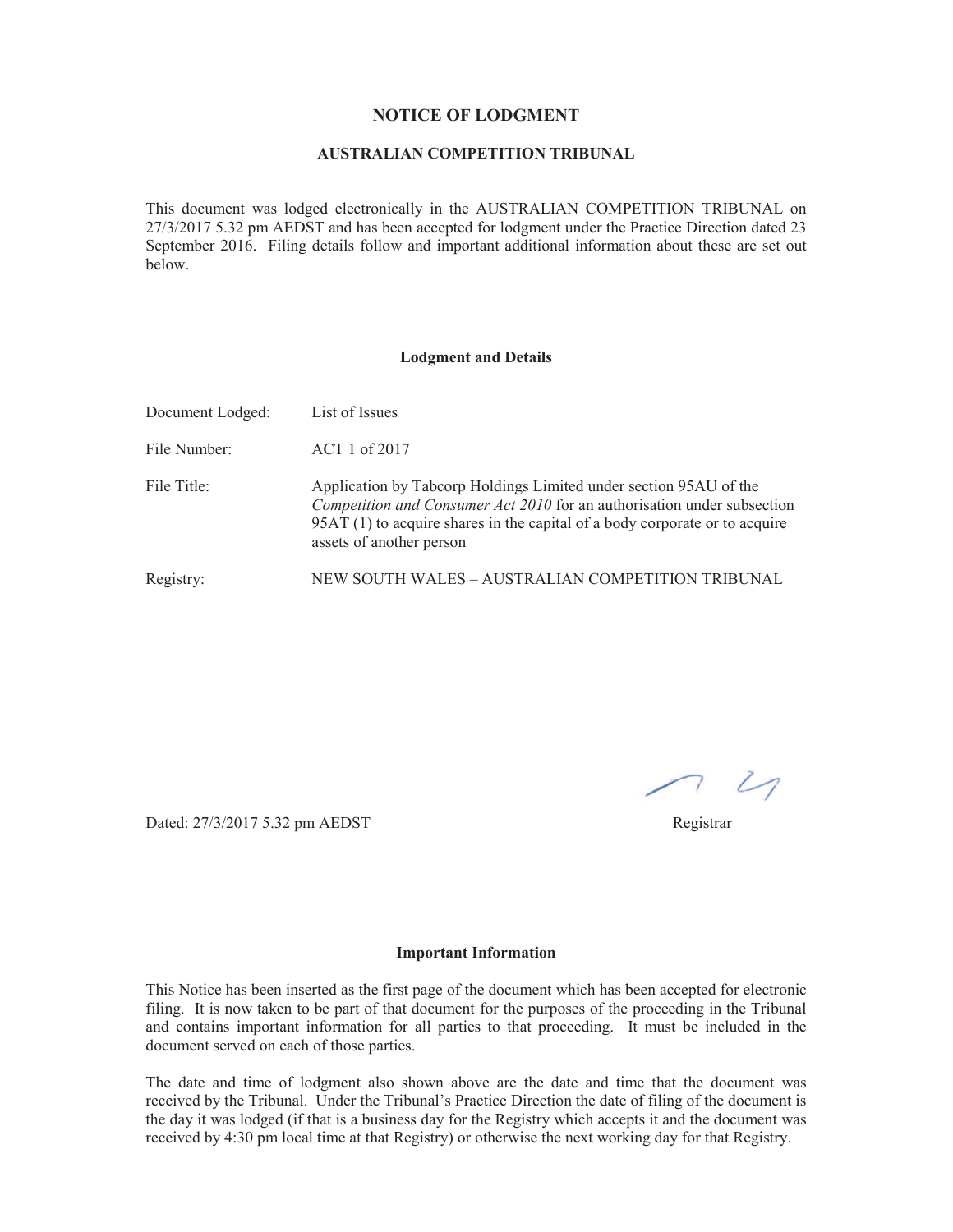

# **COMMONWEALTH OF AUSTRALIA**

*COMPETITION AND CONSUMER ACT 2010* 

**IN THE AUSTRALIAN COMPETITION TRIBUNAL** 

**File No: ACT 1 of 2017** 

**RE: APPLICATION FOR MERGER AUTHORISATION: ACQUISITION OF TATTS GROUP LIMITED** 

**Applicant: TABCORP HOLDINGS LIMITED** 

# **ACCC ISSUES LIST**

Tabcorp Holdings Limited (**Tabcorp**) proposes to acquire all of the shares in Tatts Group Limited (**Tatts**) by means of a scheme of arrangement (**proposed acquisition**).

Tabcorp has applied for authorisation for the proposed acquisition from the Australian Competition Tribunal (**Tribunal**). Tabcorp's application (Form S) is available on the Tribunal website: http://www.competitiontribunal.gov.au/authorisations.

The Tribunal must not grant authorisation unless it is satisfied that the proposed acquisition would be likely to result in such a benefit to the public that it should be allowed to occur. This requires consideration of whether the public benefits outweigh any likely detriments.

This Issues List sets out issues that are relevant to the Tribunal's consideration of whether to grant authorisation.

In this Issues List Tabcorp and Tatts are together referred to as the **merger parties**, and the combined Tabcorp and Tatts is referred to as the **merged entity**.

# **Potential detriments**

The proposed acquisition will combine two gambling companies with significant operations in wagering, racing media, gaming services, lotteries and Keno, creating the largest gambling business in Australia.

Separate relevant markets appear to exist for the supply of wagering products, racing media broadcast rights, a range of gaming related systems and services, and lotteries and Keno products.

Given the breadth of overlap between Tabcorp and Tatts in the supply of a range of gambling related products and services, a number of relevant issues arise for consideration.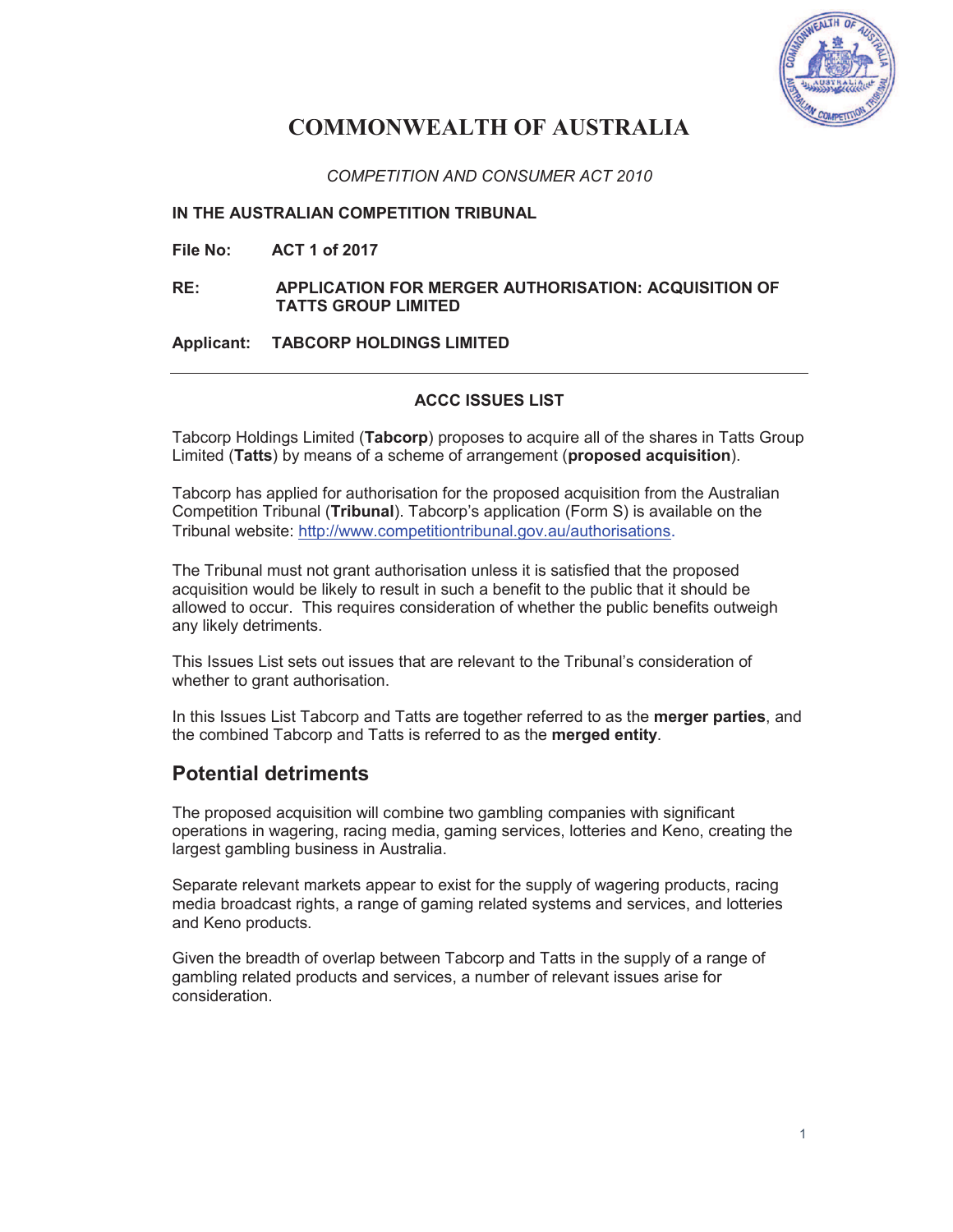#### **Wagering**

#### *Are there detriments in wagering markets?*

The proposed acquisition will result in the combination of the totalisator<sup>1</sup> and wagering operations (retail bricks and mortar, online and telephone) of the merger parties in all states and territories, except Western Australia. Tabcorp and Tatts provide the only parimutuel<sup>2</sup> racing product wagering options in the eastern states of Australia.

Corporate bookmakers (for example Sportsbet, CrownBet, William Hill, Ladbrokes and Bet365) compete with Tabcorp and Tatts in online and telephone channels in the supply of fixed odds and tote-derivative $3$  products.

**Issue 1**: An issue for consideration is whether corporate bookmakers will provide a sufficient competitive constraint to the merged entity given that they are limited in the wagering products (fixed odds) and channels (online and telephone) in which they can compete directly with the merged entity.

This issue raises the following questions:

- a) Do separate wagering product markets exist? In particular, are there separate product markets for the supply of totalisator (pari-mutuel) products and fixed odds products, or for the supply of racing products and sports (non-racing) products?
- b) Do separate wagering markets exist for distinct distribution channels, in particular retail (bricks and mortar) wagering and digital (online) wagering?
- c) Do separate functional markets exist across the wagering supply chain? In particular, are there separate upstream markets, including bidding for totalisator and retail licences, access to pooling arrangements or acquisition of racing media broadcast rights?
- d) Will corporate bookmakers competitively constrain the merged entity in the supply of wagering products?
- e) Are there customers for whom the corporate bookmakers are not an option or are not seen as a substitute for the wagering products provided by the merger parties?

#### *Are there detriments arising from the removal of a close competitor in bidding processes for wagering licences?*

Wagering licences are generally long term with many years until the expiry of their current terms. However, the following licences may be contestable in the foreseeable future:

- · The potential privatisation of the WA TAB.
- · The Victorian retail and totalisator wagering licence in 2024.

 $\overline{a}$ 

<sup>1</sup> In totalisator or pari-mutuel wagering, an operator establishes 'totalisator pools' for individual racing events. All parimutuel bets accepted by the operator on the relevant event are consolidated into the totalisator pool created for that event, and the pari-mutuel operator deducts from the pool a predetermined fixed commission percentage (take-out rate) which is regulated through state and territory government legislation. The remainder of the pool (referred to as the 'dividend pool') is divided by the number of units bet on the successful outcome and is available for distribution to the winning customers.

 $\overline{2}$ See footnote 1 above

<sup>3</sup> Tote derivative products are a wagering product whereby the payout odds replicate those available on the totalisators. Customers are able to bet on derivative products such as 'top tote', where they receive the best odds available across the three totalisators. Corporate bookmakers, in some cases, also offer a bonus on top of the standard dividend.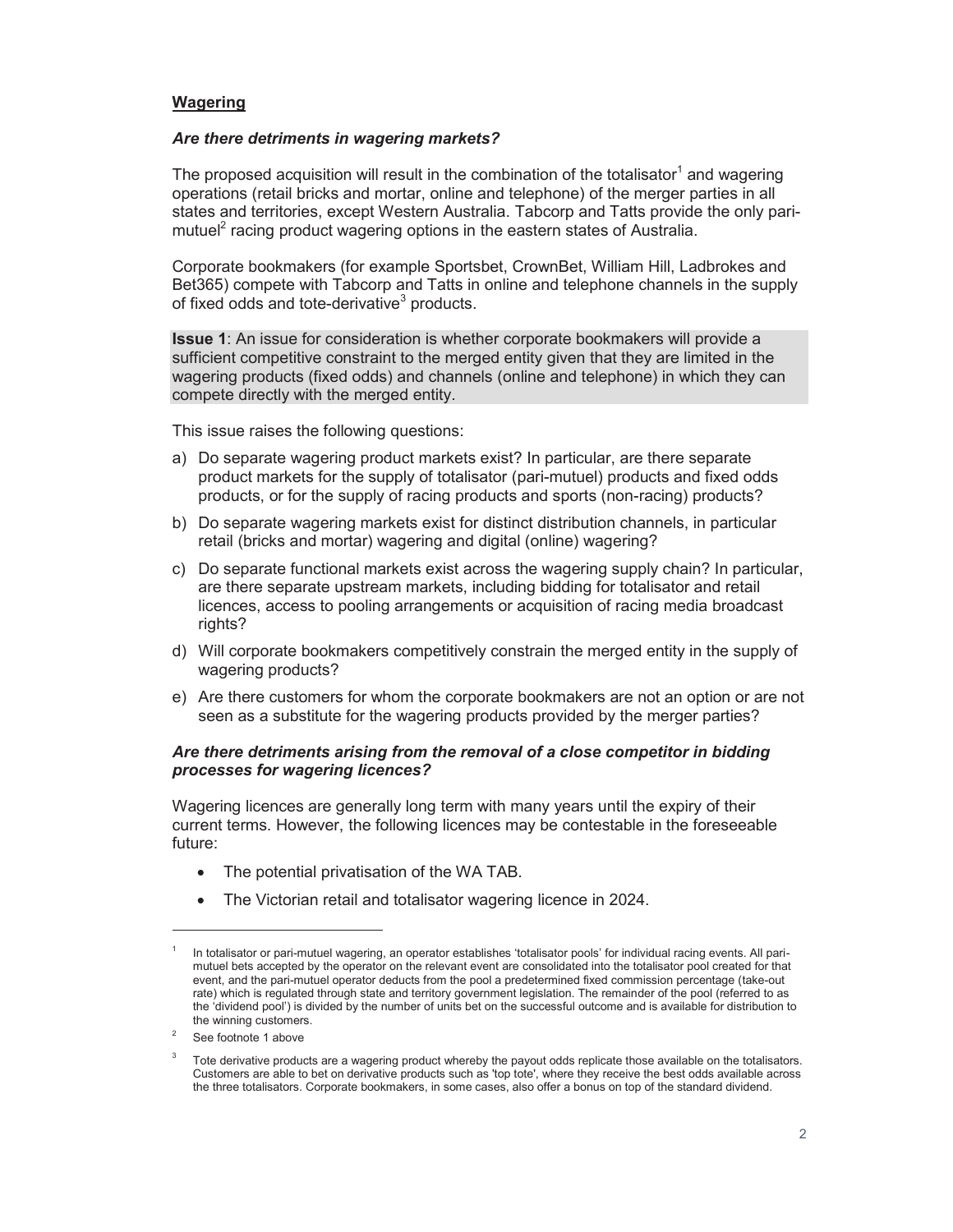**Issue 2**: An issue for consideration is whether the proposed acquisition would remove Tatts as the only other credible bidder to Tabcorp for wagering licences.

New entrants may be unlikely to be credible alternative bidders for future wagering licences, and may be less likely to consider bidding for a licence following the proposed acquisition, due to:

- · Lack of expertise in operating retail wagering networks, and an unwillingness to support less attractive retail outlets with limited turnover as required by state and territory governments.
- · The inability to build scale in the medium-term as most licences in other states and territories will not expire for many years.
- · Uncertainty regarding the ability to secure racing vision, which is an essential input for the operation of a retail wagering outlet.
- · Uncertainty regarding the ability to obtain access to pooling arrangements (if required) on reasonable commercial terms.

This issue raises the following questions:

- a) Are Tabcorp and Tatts each other's closest competitors for state and territory wagering licences?
- b) To what extent is the proposed acquisition likely to reduce competition in any future state or territory government bidding processes for a particular licence? Would the removal of Tatts as a potential bidder for a particular licence be likely to result in the merged entity being the only credible bidder for that licence?
- c) Would the removal of Tatts be likely to materially reduce the licence value or benefits to the racing industry that can be achieved by state and territory governments?
- d) Are state and territory governments likely to have countervailing power such that they are able to maximise the value of a licence or benefits to the racing industry irrespective of any reduction in competing bidders?
- e) Does any reduction in the number of bidders for licences affect competition in the supply of wagering products to customers or result in other public detriments?
- f) Does the proposed acquisition exacerbate any existing scale or incumbency advantages that Tabcorp and Tatts may have as current licence holders? If so, will this raise barriers to entry to wagering markets?
- g) Are there any conditions capable of effectively addressing any detriments arising from the proposed acquisition with respect to bidding for licences?

#### *Are there detriments in respect of pooling services?*

Tabcorp currently provides pooling services to a third party totalisator, Racing and Wagering Western Australia (**RWWA**) (operator of the Western Australian TAB). While Tatts does not currently pool with any entities outside of the Tatts Group, it is possible that this position could change without the proposed acquisition.

**Issue 3**: An issue for consideration is whether the proposed acquisition will remove the only other potential supplier of pooling services in Australia, resulting in the merged entity having increased market power in negotiating pooling arrangements.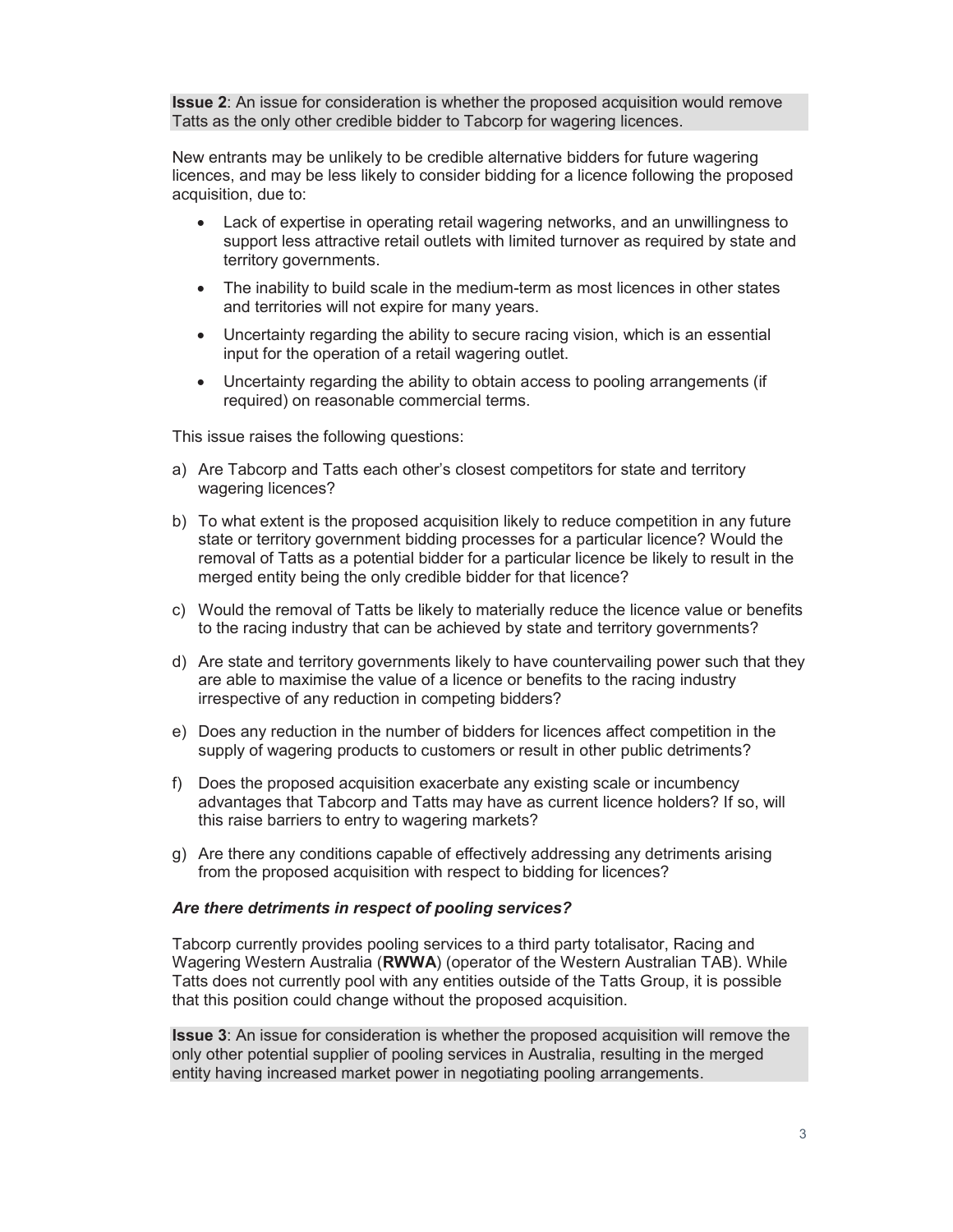Tabcorp has proposed commitments to RWWA in relation to the ongoing provision of pooling services. The proposed commitments are high level in nature and a detailed agreement between Tabcorp and RWWA reflecting the commitments has not been finalised.

Tabcorp has agreed to continue to provide RWWA, or any acquirer of the WA TAB, with pooling services on equivalent commercial terms for up to 27 years. The supply of pooling services post 2024 is conditional on Tabcorp holding the Victorian licence after its expiry in 2024, or if Tabcorp does not hold that licence, it must hold another wagering licence with a substantial totalisator pool so that it can provide access to alternative or comparable pools.

This issue raises the following questions:

- a) Does the proposed acquisition result in the removal of Tatts as a potential provider of pooling services to third party totalisators either currently or to future new entrants?
- b) Does Tatts, as the only other potential supplier of pooling services in Australia, currently constrain Tabcorp when supplying pooling services? What is the likely effect of the removal of Tatts, as a potential provider of pooling services, on the barriers to entry for potential bidders in future wagering licence processes or new entrants which may seek to acquire existing totalisators, such as the WA TAB?
- c) Does Tatts have the ability to supply pooling services or, if not, the incentive to obtain the capabilities to do so? Without the proposed acquisition, is Tatts likely to invest in its system capabilities to implement ITSP technology, the globally-accepted protocol for inter-tote communications, to facilitate supply of third party pooling services?
- d) Are the proposed commitments to RWWA likely to effectively address any detriments arising from the proposed acquisition?

#### **Racing media**

There is a strong connection between the ability of customers to view a race and the wagering activity generated by that race, with history demonstrating that wagering activity on a given race drops substantially when racing vision is restricted.

Tabcorp's racing media business, Sky Racing (**Sky**), holds exclusive rights to broadcast 94 per cent of racing content throughout Australia. Sky is currently vertically integrated with Tabcorp's totalisator/retail wagering operations in jurisdictions where Tabcorp holds the relevant exclusive licence (Victoria, New South Wales (**NSW**) and the ACT).

The proposed acquisition will result in the combination of Sky, the dominant broadcaster of racing content, with the totalisator/retail wagering operator in Tatts' retail jurisdictions (Queensland, South Australia, Tasmania and the Northern Territory). Therefore, following the acquisition, the merged entity would be vertically integrated as the dominant broadcaster of racing content and the totalisator/retail wagering operator in all states and territories (except Western Australia).

It is relevant to consider whether the merged entity will have an ability to leverage any enhanced influence or power in its dealings with:

- · racing media rights holders (whether principal racing authorities (**PRAs**), or separate racing bodies or clubs); and
- · licensed venues that supply retail wagering services and display race vision (Sky) to wagering customers.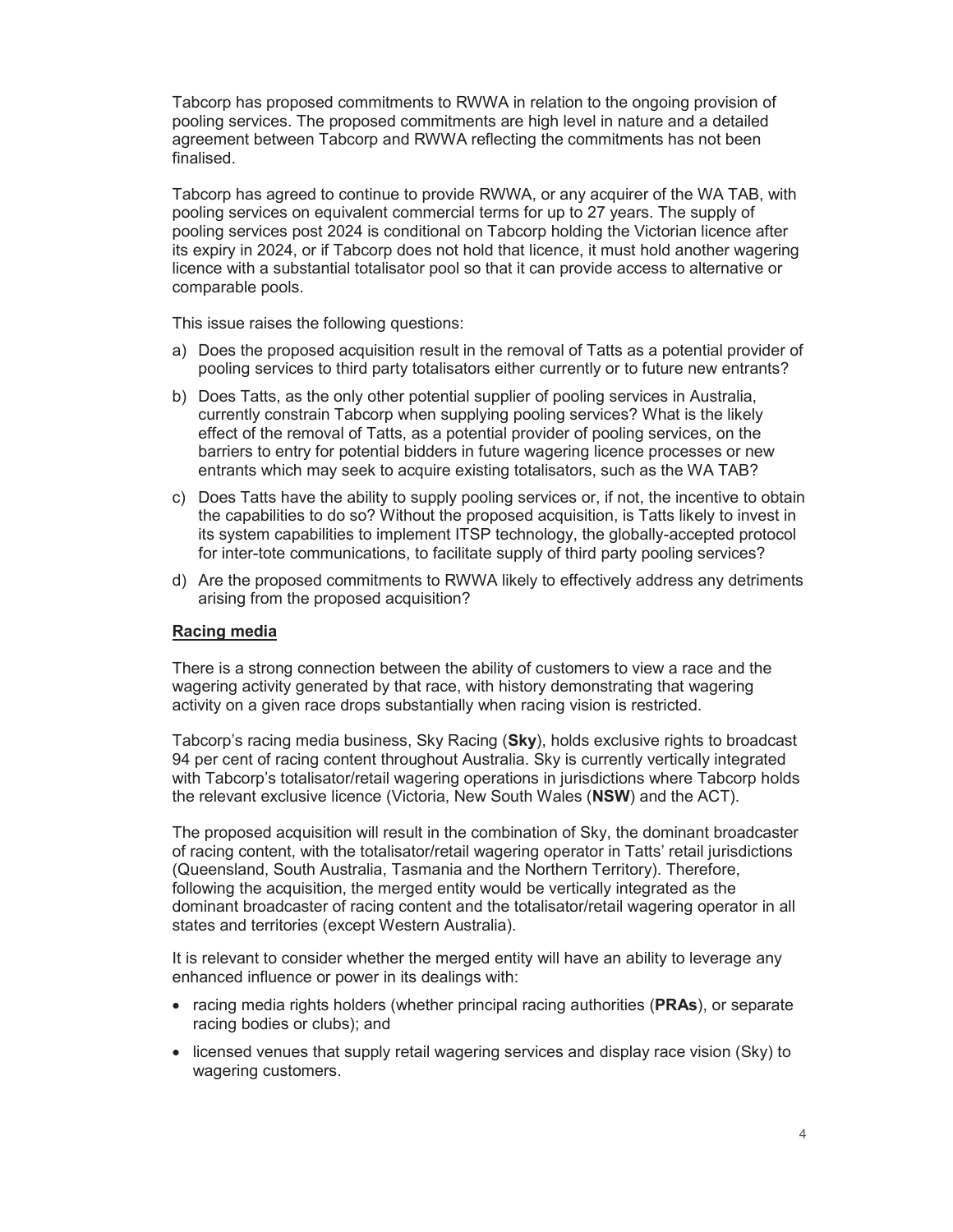### *Are there detriments which result from any enhanced influence or power the merged entity has in its dealings with racing media rights holders?*

**Issue 4**: A preliminary issue is whether, as the dominant broadcaster of racing media content, Tabcorp/Sky is able to influence the level of wagering turnover generated by a race. For example, by determining whether races are broadcast on the primary wagering channel (Sky Racing 1) or demoting races to the secondary wagering channel (Sky Racing 2) or otherwise engaging in "blackout" conduct where vision for a race is not broadcast on Sky. This relates to whether Tabcorp/Sky currently has a significant degree of power or influence in its dealings with racing bodies because returns to racing bodies are driven by the amount of wagering that occurs on their racing product.

This issue raises the following questions:

- a) Does a separate market exist for the supply and acquisition of racing media broadcast rights (including for separate modes of delivery: digital, free-to-air television, commercial and domestic subscription television)?
- b) Are any such racing media markets relevant to an assessment of the competition effects of the proposed acquisition?
- c) Does Sky have the ability and incentive to influence the level of wagering turnover generated by a race?
- d) How important is it to racing bodies that their races are shown in retail outlets in their home State/Territory and elsewhere?

**Issue 5**: If Tabcorp does have influence or power in its dealings with racing bodies through control of Sky, an issue for consideration is whether the merged entity will have materially enhanced leverage in its dealings with racing media rights holders in Tatts retail jurisdictions (Queensland, South Australia, Tasmania and Northern Territory).

In considering whether the merged entity may have materially enhanced leverage in its dealings with racing media rights holders, it is relevant to consider the following:

- · The merged entity will have the primary wagering relationship with PRAs.
- · PRAs in a formal or economic joint venture with the merged entity may be financially incentivised to maximise wagering with the merged entity and minimise revenue leakage to corporate bookmakers. The increased economic dependence between racing bodies and the merged entity may result in foreclosure of competing broadcasters of racing media rights.
- The merged entity would be in a position to control whose broadcast signals are shown in the retail wagering outlets in Tatts retail jurisdictions. This may provide the merged entity with the option of limiting the ability of competing broadcasters to negotiate the supply of racing vision in Tatts retail wagering outlets. This in turn may diminish the ability of competing broadcasters to acquire media rights from racing authorities in Tatts jurisdictions due to the uncertain prospect of their ability to exploit these rights.

This issue raises the following questions:

- a) Will the combination of Sky and the retail wagering operations in Tatts' retail jurisdictions (Queensland, South Australia, Tasmania and Northern Territory) provide the merged entity with an increased ability to deter racing bodies from supplying racing media rights to competing broadcasters or wagering operators?
- b) Will the proposed acquisition increase Sky's ability to acquire racing media broadcast rights on an exclusive and fully bundled (including digital, free-to-air and pay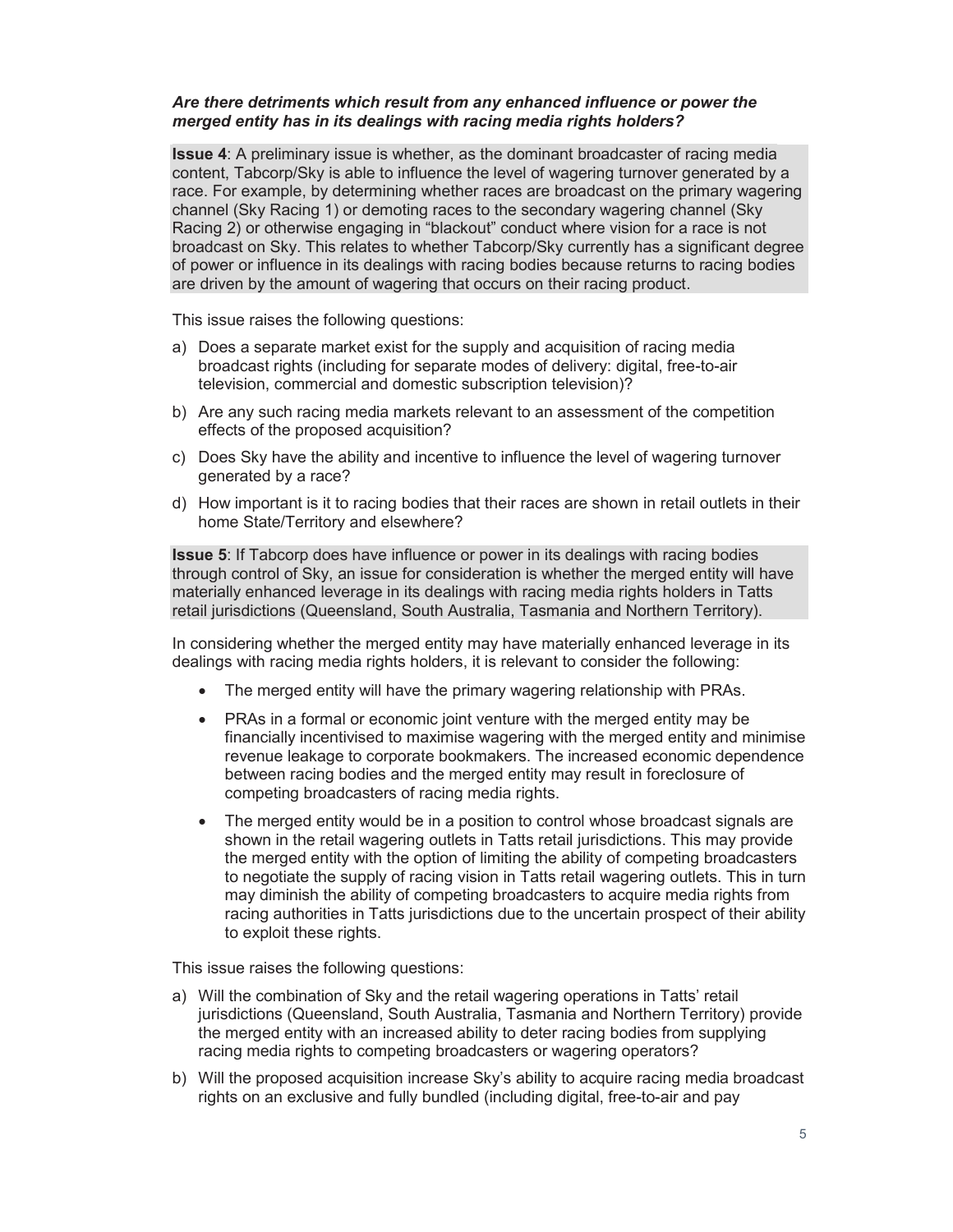television) basis? If so, what impact will this have on competing broadcasters of racing content or wagering operators?

- c) Will the merged entity have increased leverage in its racing media rights negotiations with racing bodies (particularly in Queensland, South Australia, Tasmania and Northern Territory) because the merged entity:
	- i. will have the primary wagering relationship with the PRA which controls the main source of funding for the relevant racing bodies?
	- ii. is able to control which broadcast signals are shown in retail wagering networks in these jurisdictions and may be able to refuse a sub-licence to display the vision on Sky (content can be sub-licensed to Sky by the primary acquirer of the media rights for broadcast in retail bricks and mortar outlets)?
- d) What are the nature and extent of barriers to entry and expansion for potential acquirers or broadcasters of racing media vision? In particular:
	- i. are the contracts currently held by Sky with rights holders a barrier to entry or expansion for competing broadcasters?
	- ii. what are the constraints faced by racing bodies in commencing a similar venture to that of Racing.com to exploit their own racing media rights?
- e) Do the major racing bodies in Victoria and New South Wales have greater bargaining power in their media rights negotiations than racing bodies in other jurisdictions due to the quality or profile of their racing product?
- f) Have Sky (and/or Tabcorp) previously engaged in strategic conduct to deter entry or expansion by media rights acquirers? Will the proposed acquisition increase barriers, including Tabcorp's ability to engage in strategic conduct?
- g) To what extent is Tatts likely, without the proposed acquisition, to compete directly for the acquisition of racing media broadcast rights? Would Tatts, without the proposed acquisition, have an incentive to support the expansion of a competing broadcaster of racing content to increase competition with Sky?
- h) Are there any conditions capable of effectively addressing any detriments arising from the proposed acquisition with respect to the merged entity's influence or power in its dealings with racing media rights holders? If so, what is the nature of any such conditions?

### *Are there detriments which result from any enhanced influence or power the merged entity has in its dealings with licensed venues?*

Tabcorp requires venues with Tabcorp retail bricks and mortar wagering facilities to subscribe to Sky and display certain Sky channels in their venue. Sky is currently the only service offering 'wall-to-wall' racing vision.

**Issue 6**: If Tabcorp does have the ability to use its control of Sky to influence the behaviour of a venue, an issue for consideration is whether the merged entity will have materially enhanced leverage in its dealings with licensed venues that supply wagering services/race vision in Tatts retail jurisdictions (Queensland, South Australia, Tasmania and the Northern Territory). It is relevant to consider whether the merged entity will have the ability and incentive to choose not to provide access to Sky to venues, unless the venue is willing to acquire the merged entity's retail wagering services exclusively.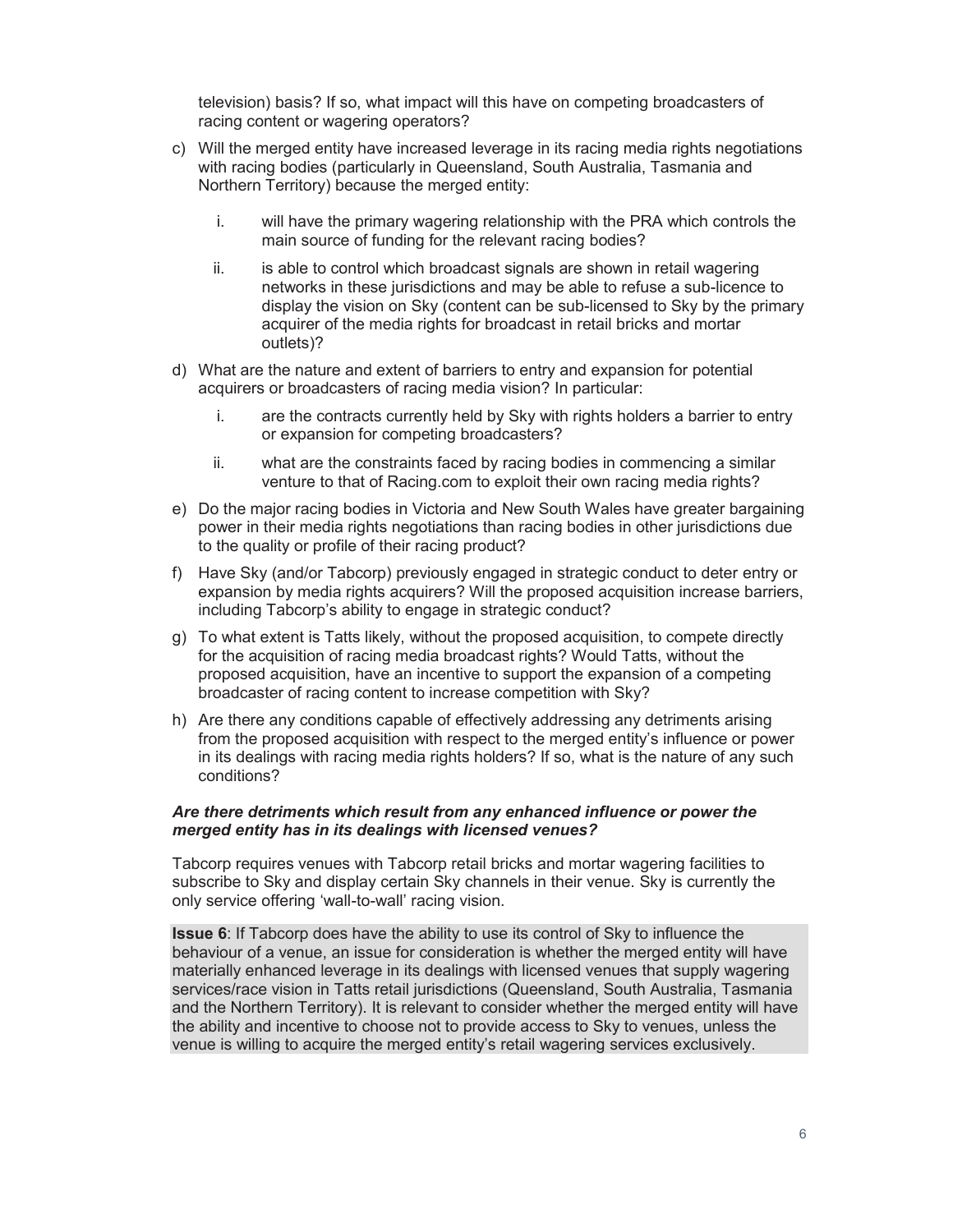This issue raises the following questions:

- a) Does Tabcorp currently use, or have the ability to use, its control of Sky to influence the behaviour of a venue to acquire Tabcorp's retail wagering services to the exclusion of arrangements with other parties, including competing wagering operators? Has Tabcorp sought to deter venues from entering into arrangements with competing wagering operators through its control of Sky?
- b) Does the proposed acquisition, as a result of the combination of Sky with Tatts' retail wagering operations in Queensland, South Australia, Tasmania and Northern Territory increase the merged entity's influence or power in its dealings with venues in these states and territories?
- c) Are there any conditions capable of effectively addressing any detriments arising from the proposed acquisition with respect to the merged entity's influence or power in its dealings with licensed venues? If so, what is the nature of any such conditions?

#### **Gaming**

Nearly all states and territories in Australia have electronic gaming machines (**EGMs**) – also known as 'pokies' – available at licensed gaming venues (such as pubs, clubs and hotels).

Gaming venues with EGMs are required to obtain licensed monitoring operator services. State and territory governments require EGMs to be monitored for integrity, compliance and taxation purposes. Commercial monitoring operators are licensed to provide these services in most states and territories, including exclusively in New South Wales and Victoria, and non-exclusively in Queensland.

The licensed monitoring operator collects a large amount of data necessary to carry out its monitoring functions, including transactional data associated with game play of an EGM including wins, turnover and payouts.

Gaming systems and related services are supplied to gaming venues to allow them to manage and enhance the operation of their EGMs, including through analysis of customer and gaming data in venues. Some gaming systems and related services can be provided on a stand-alone basis, although often venues acquire a bundle of systems and services as part of an integrated solution.

#### *Is the proposed divestment of Odyssey likely to effectively address detriments arising from the combination of the two active EGM monitoring operators in Queensland?*

In Queensland, there are currently two active EGM monitoring companies, one owned by Tabcorp (Odyssey) and one owned by Tatts (Maxgaming). Tabcorp and Tatts both also provide gaming systems and related services in Queensland. Tabcorp has proposed, as a condition of authorisation, to divest Odyssey to address potential competition concerns arising from the combination of Maxgaming and Odyssey.

Odyssey's principal business is being a licensed monitoring operator. It provides monitoring services in respect of approximately 8,600 EGMs in Queensland through the Sentinel Monitoring System (**Sentinel System**). In addition, Odyssey provides:

· Repair and maintenance services and installation work on EGMs through its inhouse field services operations, as well as through a number of licensed service contractors throughout Queensland.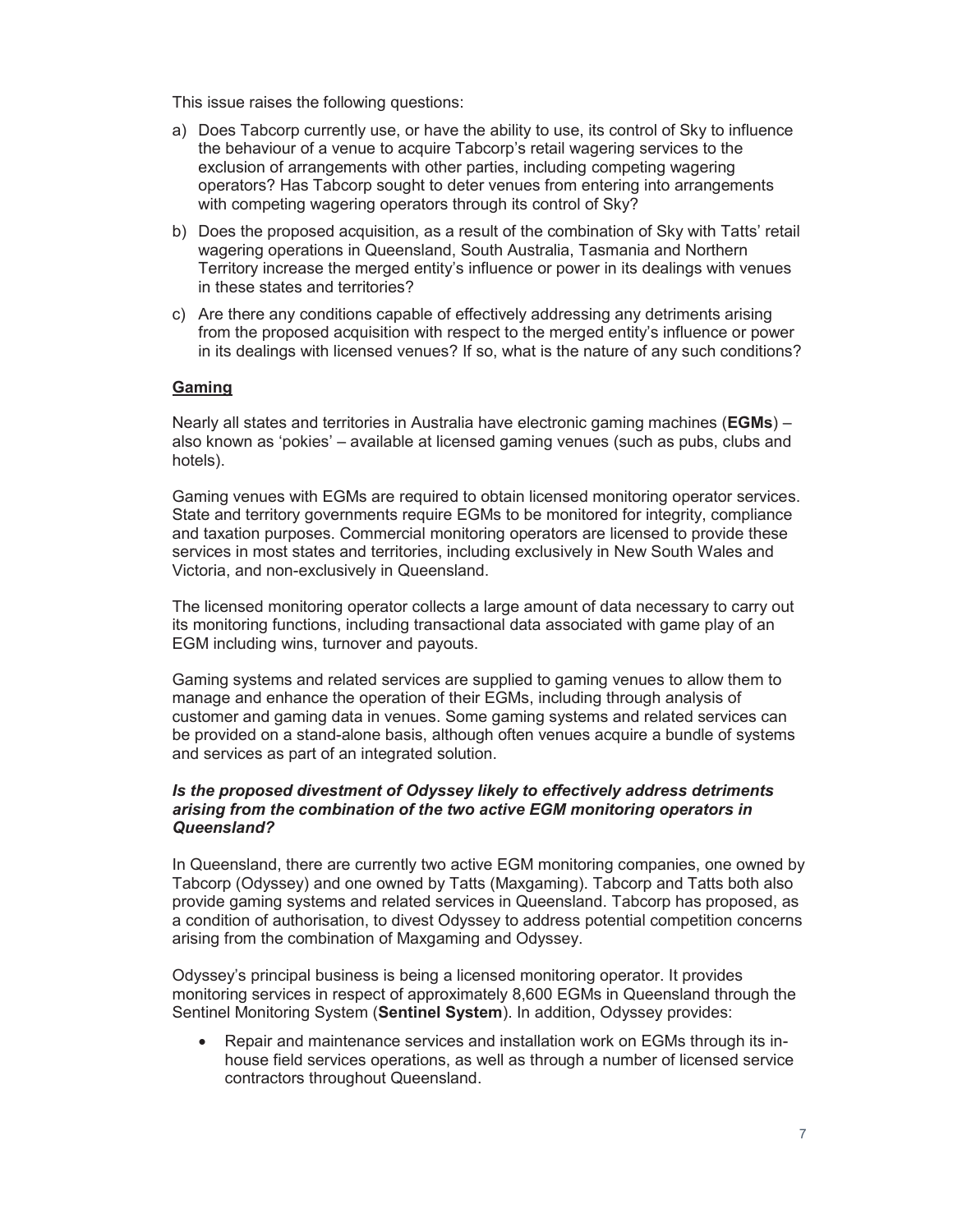· In-venue gaming systems and related services through a distribution arrangement with eBET Gaming Systems Pty Ltd (**eBET**) (owned by Intecq, which is wholly owned by Tabcorp) for the Metropolis Gaming System.

Tabcorp is proposing the purchaser of Odyssey will obtain the following assets:

- · Odyssey's monitoring licence
- the Sentinel System
- relevant staff, including Odyssey's EGM repair and maintenance staff and contracts with independent third-party service contractors (that provide EGM repair and maintenance services on behalf of Odyssey)
- customers (through the acquisition of relevant contracts).

Tabcorp proposes to transfer ownership of the Sentinel System to Odyssey or other entities which will be wholly owned subsidiaries of Odyssey as at the date of divestment.

In Queensland, all in-venue systems must interface with a monitoring system. Currently, the Sentinel System used by Odyssey to supply monitoring services only interfaces with Tabcorp's own gaming systems. The Sentinel System is configured in a manner which only supports Tabcorp's eBET in-venue systems (which will be retained by Tabcorp).

Tabcorp is proposing to develop, and make available as an open source software, certain application programming interfaces for the Sentinel System (**Sentinel System API**) so that the Sentinel System can be used in conjunction with third party in-venue systems. This development is proposed to allow the purchaser of Odyssey to have the Sentinel System integrate with third party in-venue gaming systems. The purchaser may, but is not obliged to, use Sentinel System API. Tabcorp is proposing to complete development of the Sentinel System API following the divestment of Odyssey. Tabcorp will commit to any buyer of Odyssey that the development of Sentinel System API will be completed by 31 December 2017.

Tabcorp is proposing to appoint Odyssey as the exclusive distributor of eBET in-venue systems in Queensland for a period of 18 months. This distribution agreement is proposed to allow the purchaser to continue supplying eBET in-venue systems to its existing and new customers while the Sentinel System API is being developed and the purchaser considers a long-term strategy regarding the supply of in-venue systems. This exclusivity will cease to apply if the purchaser of Odyssey commences, either by itself or in conjunction with another party, distributing, promoting, marketing or selling any system in Queensland, which is similar to, or competitive with, eBET systems.

If requested by the purchaser of Odyssey, for a transitional period the divested business will also receive technical support and transitional services from Tabcorp's eBET. Tabcorp is proposing the following additional transitional and support arrangements.

- · A distribution and supply agreement to provide Odyssey with tier 3 technical support in relation to eBET's in-venue systems and the Astute BI business intelligence and data visualisation tools.
- If required by the purchaser, the parties will enter into a general transitional services agreement between Odyssey and eBET under which eBET will provide, at cost, certain services (such as finance, administration and human resource services) to Odyssey, for a period of up to six months.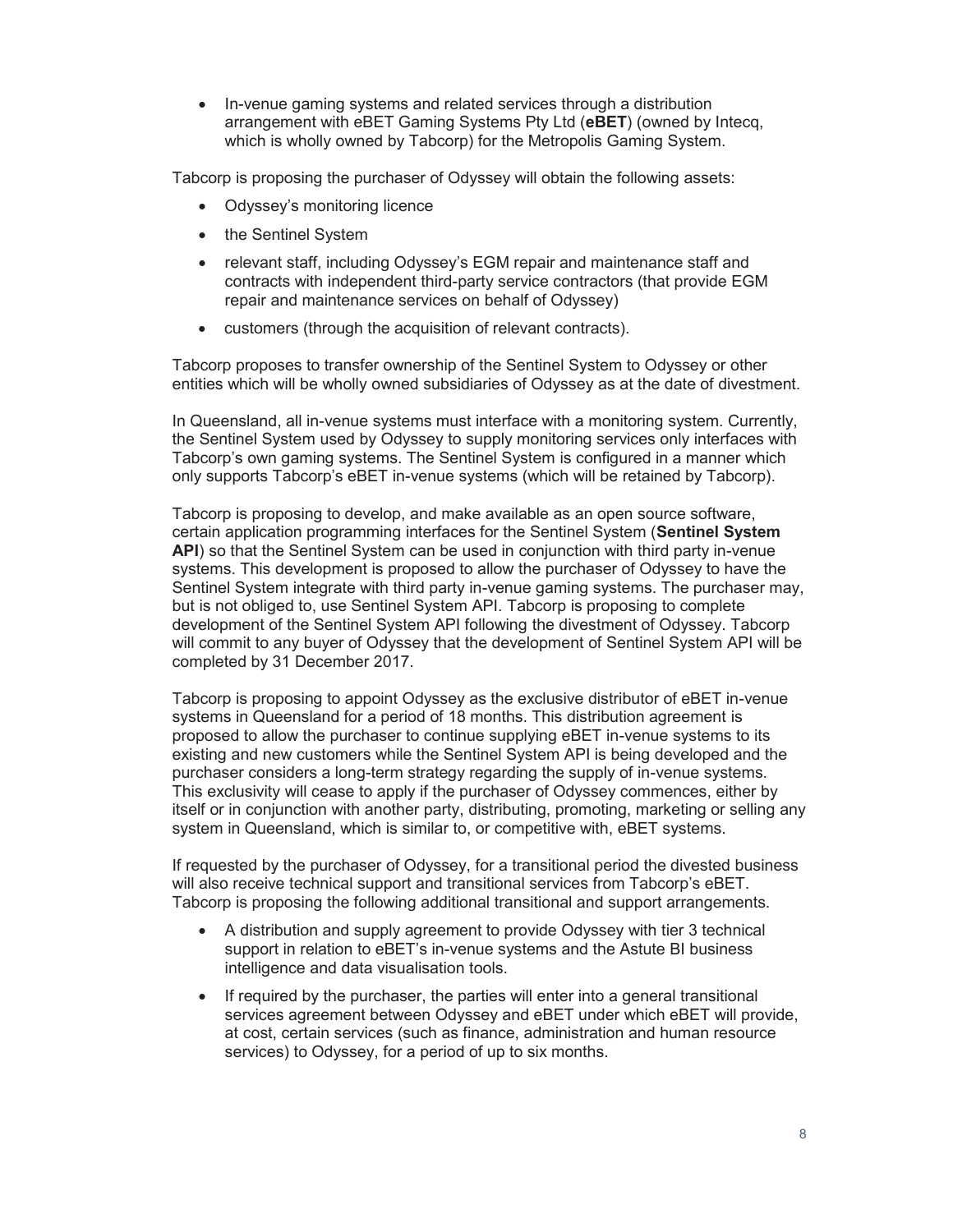Tabcorp is proposing that its gaming system supplier, eBET, will be granted a royaltyfree, non-exclusive, perpetual licence to use the Sentinel System. Tabcorp has advised that this is to allow eBET to continue to supply gaming services to the Federal Group in Tasmania and a limited number of foreign-based gaming venues. Tabcorp does not intend to otherwise sell or distribute the Sentinel System following the Odyssey divestment. However, there are no restrictions on Tabcorp should it choose to do so.

The divestment remedy proposal does not impose any non-compete obligations on the purchaser or Tabcorp.

**Issue 7**: An issue for consideration is whether Tabcorp's proposed divestment of Odyssey is likely to effectively address the detriments arising from the combination of the two active EGM monitoring operators in Queensland.

This issue raises the following questions:

- a) Are the assets Tabcorp proposes to divest sufficient to address detriments arising from the combination of the two active EGM monitoring operators in Queensland?
- b) Are the assets Tabcorp proposes to divest sufficient to create a viable, long-term business that is likely to competitively constrain the merged firm? If not, what else should be included in the divesture package and why?
- c) Are the following arrangements sufficient to ensure the Odyssey business will not deteriorate after the divestiture:
	- i. the transfer and modification of the Sentinel System?
	- ii. the distribution agreement to allow the purchaser to supply the eBET system?
	- iii. the transitional and support arrangements with eBET?

#### *Are there detriments arising from the combination of the exclusive monitoring operator and the largest supplier of gaming systems in New South Wales?*

In New South Wales, the proposed acquisition would result in significant vertical integration between the exclusive monitoring operator and the largest supplier of gaming systems and related services.

**Issue 8**: An issue for consideration is whether the merged entity would have the ability and incentive to:

- · Access and misuse commercially sensitive data of venues to gain a competitive advantage over competing suppliers of gaming systems and related services.
- · Foreclose competing suppliers of gaming systems reducing or restricting the functionality of competing gaming systems that operate through the monitoring system.

Tabcorp has advised it has had discussions with Liquor and Gaming NSW in regards to the application of governance principles to Tabcorp, if it becomes the owner of the New South Wales monitoring operator.

Tabcorp has also advised it is currently in negotiations with ClubsNSW to establish a Memorandum of Understanding (**MoU**) between Tabcorp and ClubsNSW. The MoU may cover certain principles of independence and implement certain governance and data protection regimes in connection with Maxgaming's New South Wales monitoring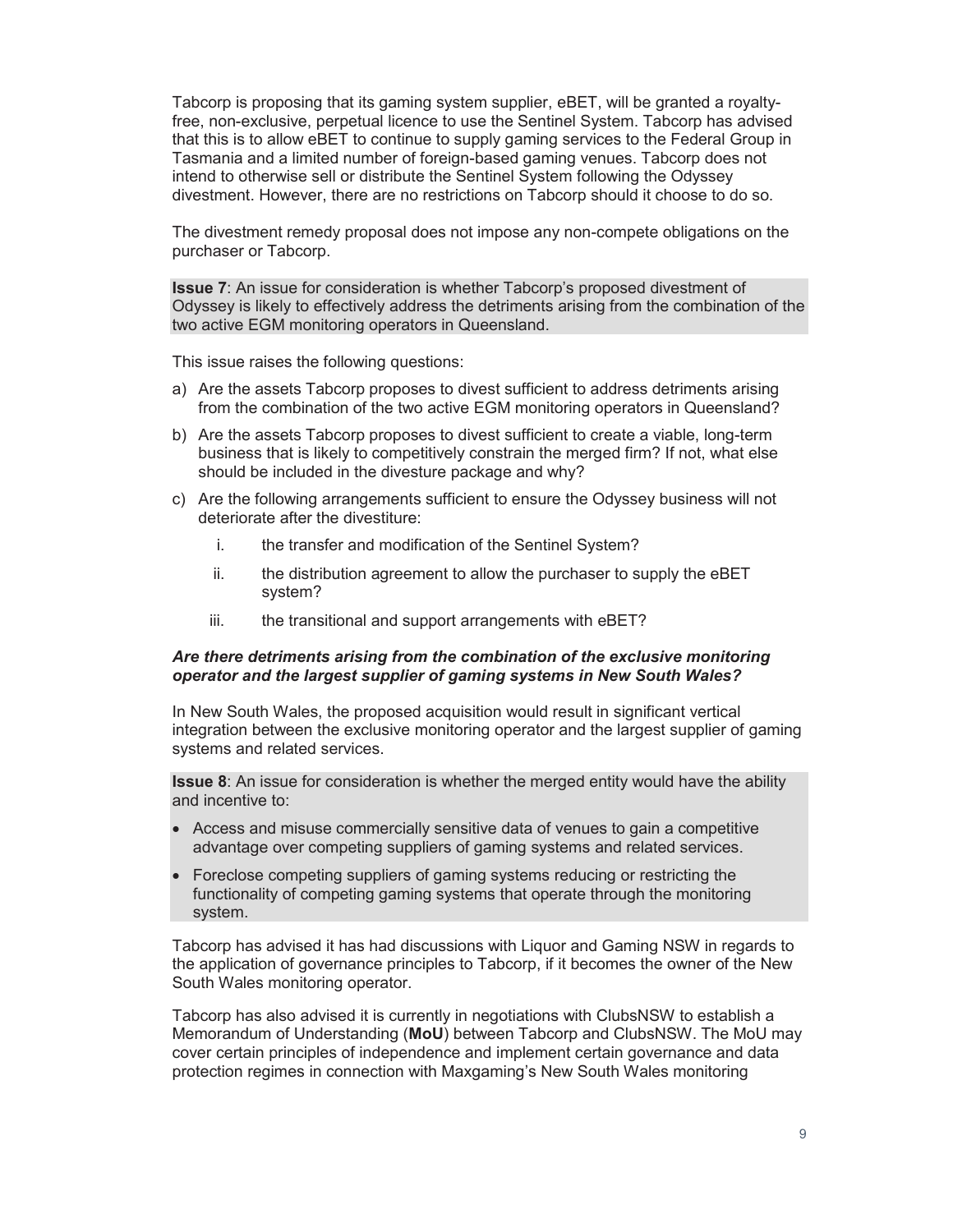business which Tabcorp considers complement the corporate governance principles being discussed with Liquor and Gaming NSW.

New protocols are currently being developed in New South Wales, which will involve some connection between the monitoring system and gaming systems. This is consistent with other states such as Queensland, where an in-venue gaming system has to run through the monitoring system. The potential for foreclosure by the merged entity may arise because an in-venue gaming system provider develops their system to ensure it is compatible with the monitoring system and generally, to assist in achieving this functionality between the monitoring and gaming systems, the monitoring operator provides an application programming interface. Currently in Queensland, Maxgaming provides an interface to competing gaming systems providers while Odyssey's systems only provide an interface with Tabcorp's own gaming system (as explained above).

This issue raises the following questions:

- a) Does the proposed acquisition increase the ability or incentives for the merged entity to misuse commercially sensitive data or information?
- b) To what extent will the significant vertical integration in New South Wales foreclose competition by increasing the ability and/or incentives for the merged entity to misuse commercially sensitive data or information?
- c) What commercially sensitive data or information would the merged entity have access to which, if misused, could give rise to competition concerns or other detriments?
- d) Would existing legislative or contractual restrictions, and potential penalties for contravention of those restrictions, constrain the merged entity from misusing commercially sensitive data or information?
- e) Are regulatory restrictions and potential commitments by Tabcorp to Liquor and Gaming NSW, or to ClubsNSW, capable of effectively addressing any detriments arising with respect to the merged entity's access to commercially sensitive data and information?
- f) Will existing suppliers or new entrants of gaming systems and services in New South Wales face difficulties obtaining the appropriate functionality to interface with Tabcorp's monitoring system?
- g) Does the proposed acquisition increase the incentives for the merged entity to restrict the functionality of third-party gaming systems and services by:
	- i. refusing to provide an interface through which third-parties can operate?
	- ii. building an interface that limits the services a third-party could provide?
	- iii. levying excessive fees in return for providing the relevant software interface?

#### *Are there detriments arising from the combination of the two largest suppliers of electronic gaming machine repair and maintenance services in Victoria?*

In Victoria, Tabcorp (TGS) and Tatts (Bytecraft) supply EGM repair and maintenance services to gaming venues. TGS and Bytecraft are the largest suppliers of repair and maintenance services in Victoria.

TGS and Bytecraft have different business models. TGS does not supply EGM repair and maintenance services on a standalone basis. The services are provided as part of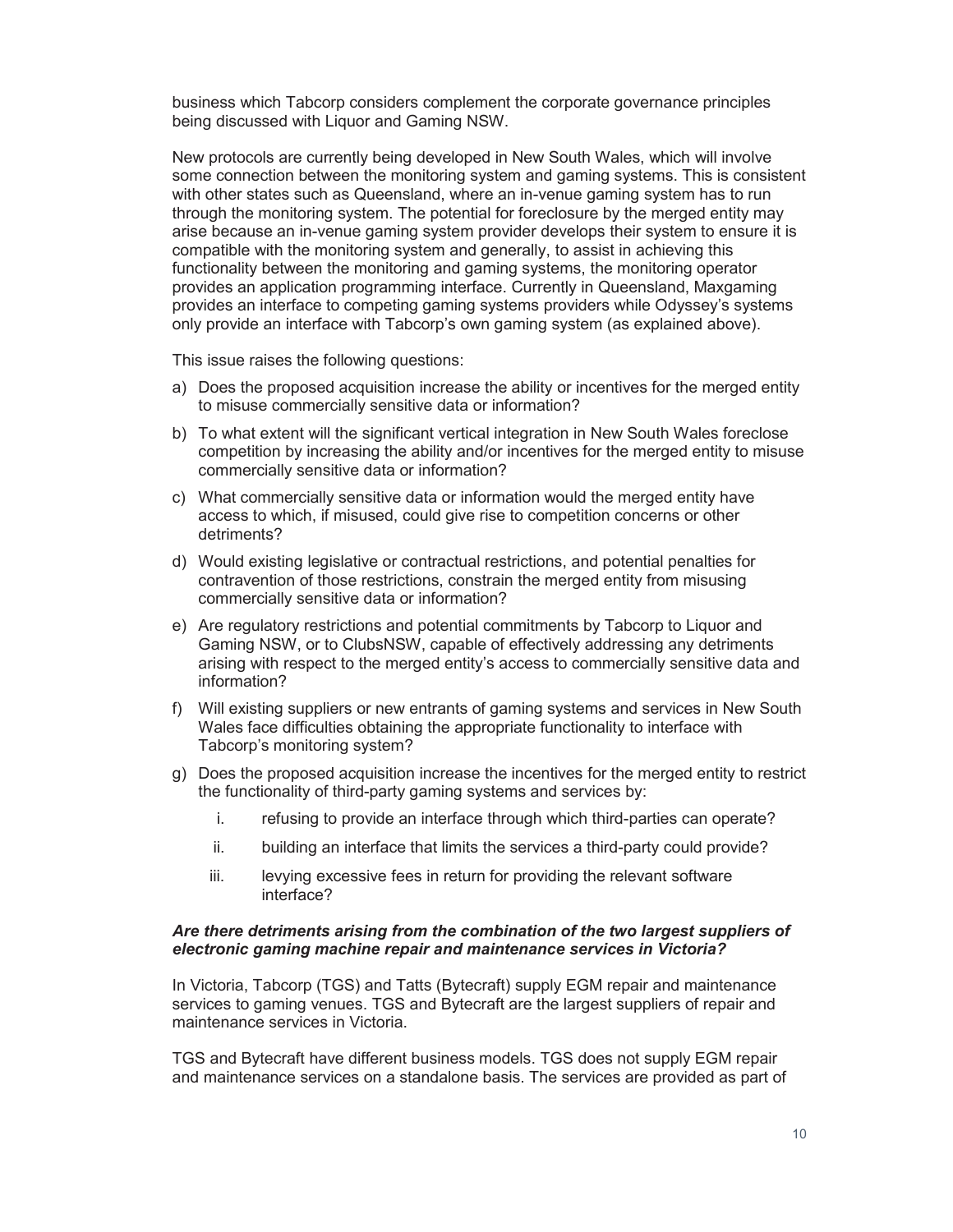TGS' baseline ('core') bundle for TGS' full service solution offering. By comparison, Bytecraft supplies its EGM repair and maintenance services as a standalone service.

**Issue 9**: An issue for consideration is whether TGS and Bytecraft's repair and maintenance businesses compete closely, or may do so in the future without the proposed acquisition. For example, if TGS commenced supplying repair and maintenance services on a stand-alone basis.

This issue raises the following questions:

- a) What is the nature and extent of existing rivalry or competition between TGS and Bytecraft for EGM repair and maintenance services in Victoria?
- b) To what extent do gaming venues consider TGS' repair and maintenance service to be a key factor when considering TGS' full service solution?
- c) To what extent is the merged entity likely to face effective competition from other suppliers of EGM repair and maintenance services?
- d) Are there other credible suppliers of EGM repair and maintenance services that could / would be likely to enter the Victorian market? What barriers to entry or expansion are new entrants likely to face?
- e) Will the merged entity have the ability and incentive to increase prices and/or decrease the quality of service for EGM repair and maintenance services in Victoria?

#### **Other public detriments**

#### *Are there other public detriments arising from the proposed acquisition?*

**Issue 10**: An issue for consideration is whether other public detriments arise from the proposed acquisition.

This issue raises the following questions:

- a) To what extent will the combination of the merger parties' customer information databases across a broad spectrum of gambling products increase the ability of the merged entity to engage in customer profiling, targeted digital marketing and cross selling of a range of gambling products, including to vulnerable problem gamblers?
- b) To what extent will the proposed acquisition reduce the value of future licences or asset sales that can be achieved by state and territory governments, with flow-on effects for government revenue or the racing industry.
- c) Are there any other public detriments that are likely to result from the proposed acquisition? If so, what is the nature and extent of those detriments?

# **Claimed public benefits**

Tabcorp contends that several public benefits are likely to arise from the proposed acquisition.

#### **Cost savings and efficiencies with flow on benefits to the racing industry**

Tabcorp claims that the proposed acquisition will lead to operational, performance and strategic improvements including reducing annual operating costs; increasing annual revenue due to business improvements; and removing a commercial barrier to merging Tabcorp's and Tatts' pari-mutuel pools.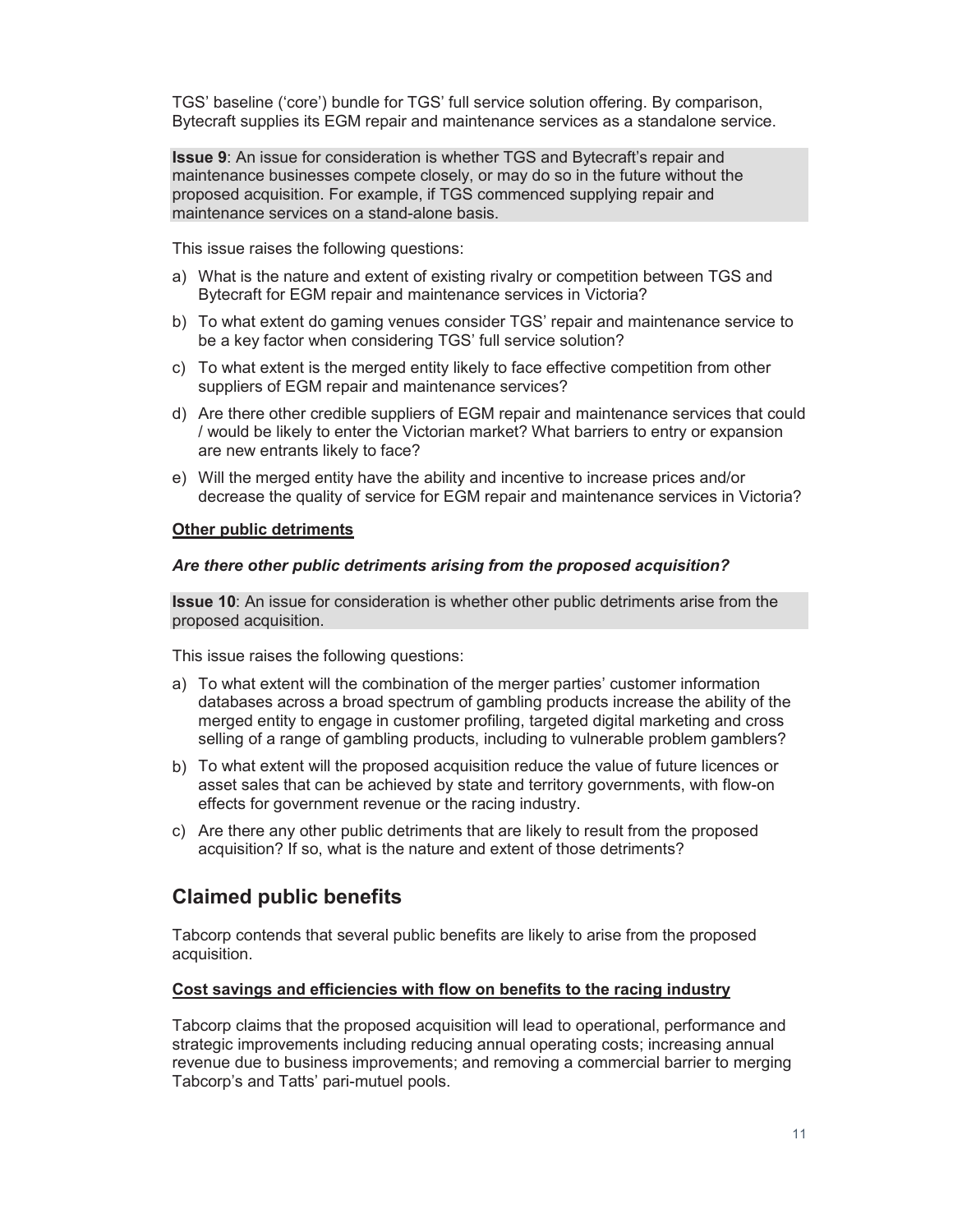Tabcorp considers that more than half of the improvements outlined above will benefit third parties as the merged entity will pay additional funds each year to state racing industries, retail venues, sporting bodies and the Federal and state governments.

In relation to any increase in funding to the racing industry, Tabcorp considers this will result in benefits including helping to ensure the racing industry's long-term viability, help address 'free rider' problems arising from imbalances between state TABs and corporate bookmakers, and have broader economic impacts particularly in regional areas.

**Issue 11**: An issue for consideration is whether public benefits will arise from the claimed cost saving and efficiencies.

This issue raises the following questions:

- a) Are Tabcorp's cost savings and efficiencies robust and commercially realistic? Are they one off savings or are they enduring? To what extent would business improvements (such as improving the merged entity's fixed odds performance) occur in the absence of the proposed acquisition?
- b) To what extent are Tabcorp's claimed benefits merely transfers between parties (and therefore not actual cost savings)?
- c) What weight should be a given to any cost savings and efficiencies flowing to third parties?
- d) Will the proposed acquisition impact on agreements or negotiations between the merged entity and racing bodies and state governments in relation to industry funding? Will the merged entity have increased leverage in future negotiations with state governments concerning funding to the racing industry? Are state governments likely to increase race field fees in the future, and in the absence of the proposed acquisition, to address any funding imbalance due to the rise of corporate bookmakers?

#### **Improved product and service offerings**

Tabcorp considers that the improvements outlined above will help the merged entity to compete more effectively with corporate bookmakers in the Tatts retail jurisdictions (Queensland, South Australia, Tasmania and the Northern Territory) and enhance competition for the supply of wagering products. Tabcorp claims that the proposed acquisition will result in customers in the Tatts retail jurisdictions being supplied a broader range of products and services.

**Issue 12**: An issue for consideration is whether public benefits will arise from the claimed improved product and service offerings.

This issue raises the following question:

a) To what extent are these outcomes likely to be achieved in the absence of the proposed acquisition?